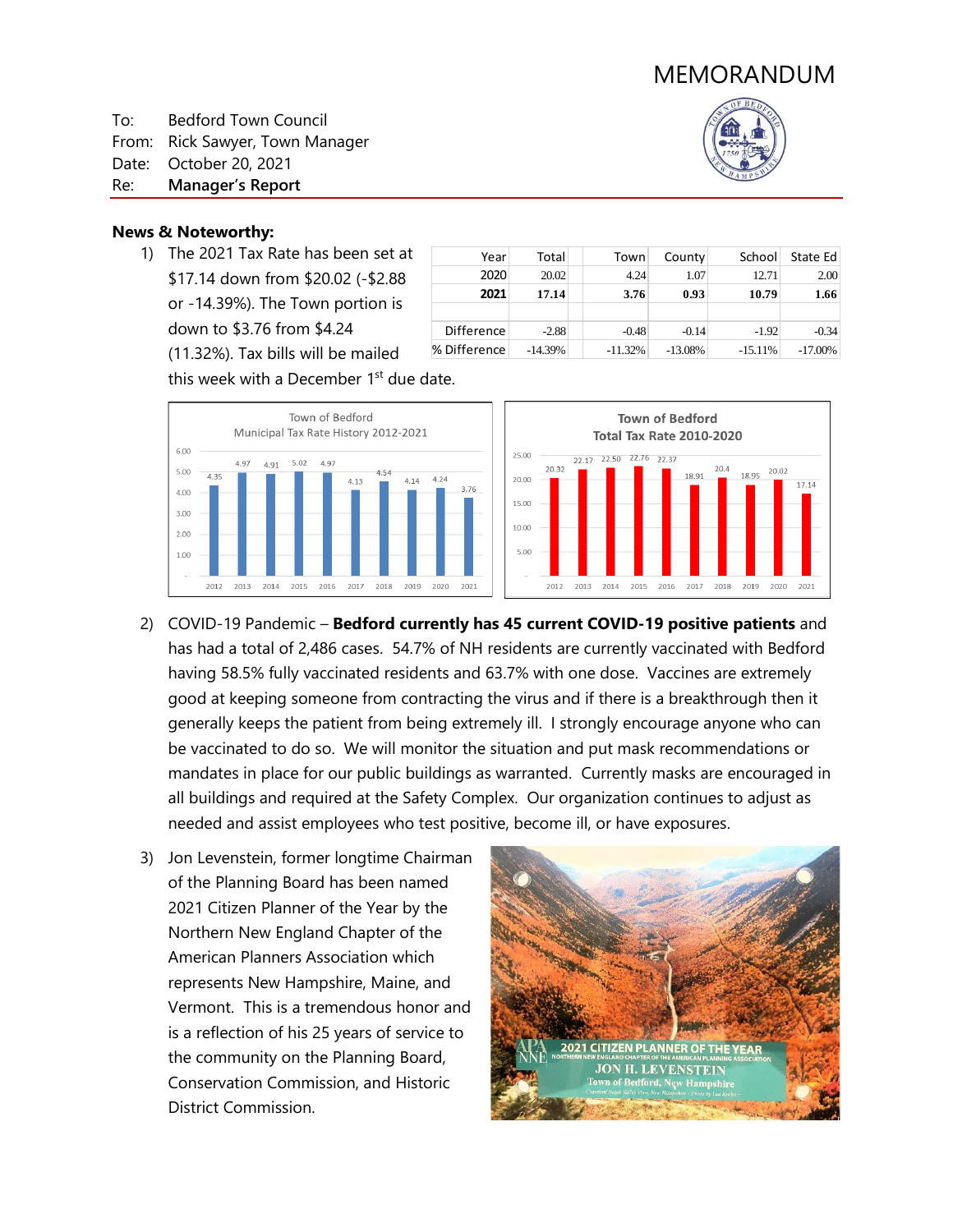- 4) On Sunday October  $24<sup>th</sup>$  you will now be required to use the 603 area code when completing all calls in the state. This change is being completed as a result of the use of 988 as the national three digit number to reach the Suicide Prevention Lifeline.
- 5) Trick-or-Treating is scheduled for Sunday, October 31<sup>st</sup> from 6–8 PM. Participation is completely optional and we encourage those who participate to do so in a safe manner. Anyone not wishing to participate please indicate by leaving your outside house lights off during this time period.
- 6) National Prescription Drug Take Back Day Saturday, October 23<sup>rd</sup> between 10 AM and 2 PM. Residents can dispose of their prescription drugs at the Bedford Police Station, 55 Constitution Drive 24 hours a day, 365 days a year, but we bring special attention to issue on the National Prescription Drug Take Back Day.
- 7) National Red Ribbon Week October 23-31, 2021, "Drug Free Looks Like Me" is the theme this year. Please join us in recognizing this week by decorating your home, mailbox or fence. Several Town buildings and grounds will be illuminated in red during the week.
- 8) The period for citizen petition zoning amendments runs between November  $9<sup>th</sup>$  and December  $9<sup>th</sup>$ . Anyone interested submitting a petition is encouraged contact the Planning Department for assistance.
- 9) The Bedford Winter Parking Ban begins on November  $1<sup>st</sup>$ , which requires no parking on public roads between midnight and 8 AM.
- 10) PFAS Contamination On June  $29<sup>th</sup>$  NH Department of Environmental Services (NHDES) notified the Town that we are a potential responsible party for the apparent pollution of groundwater in and around 10 Meetinghouse Road from the use and storage of Aqueous Film Forming Foam (AFFF) (commonly known as firefighting foam) at the former fire station (now BCTV) at 10 Meetinghouse Road. NHDES is requiring the Town to conduct a Focused Site Investigation that must be completed by a professional engineer who has been retained and who has started work. The investigation will include documenting the history of AFFF use and storage, abutting well testing, the potential installations of ground water monitoring wells, and potential solutions for those impacted. If you live in the area and receive a letter from Nobis Engineering requesting to test your water please respond as soon as possible. Bottled water is being provided to those already identified as being impacted while the study is completed.

DEA NATIONA TAKE MED



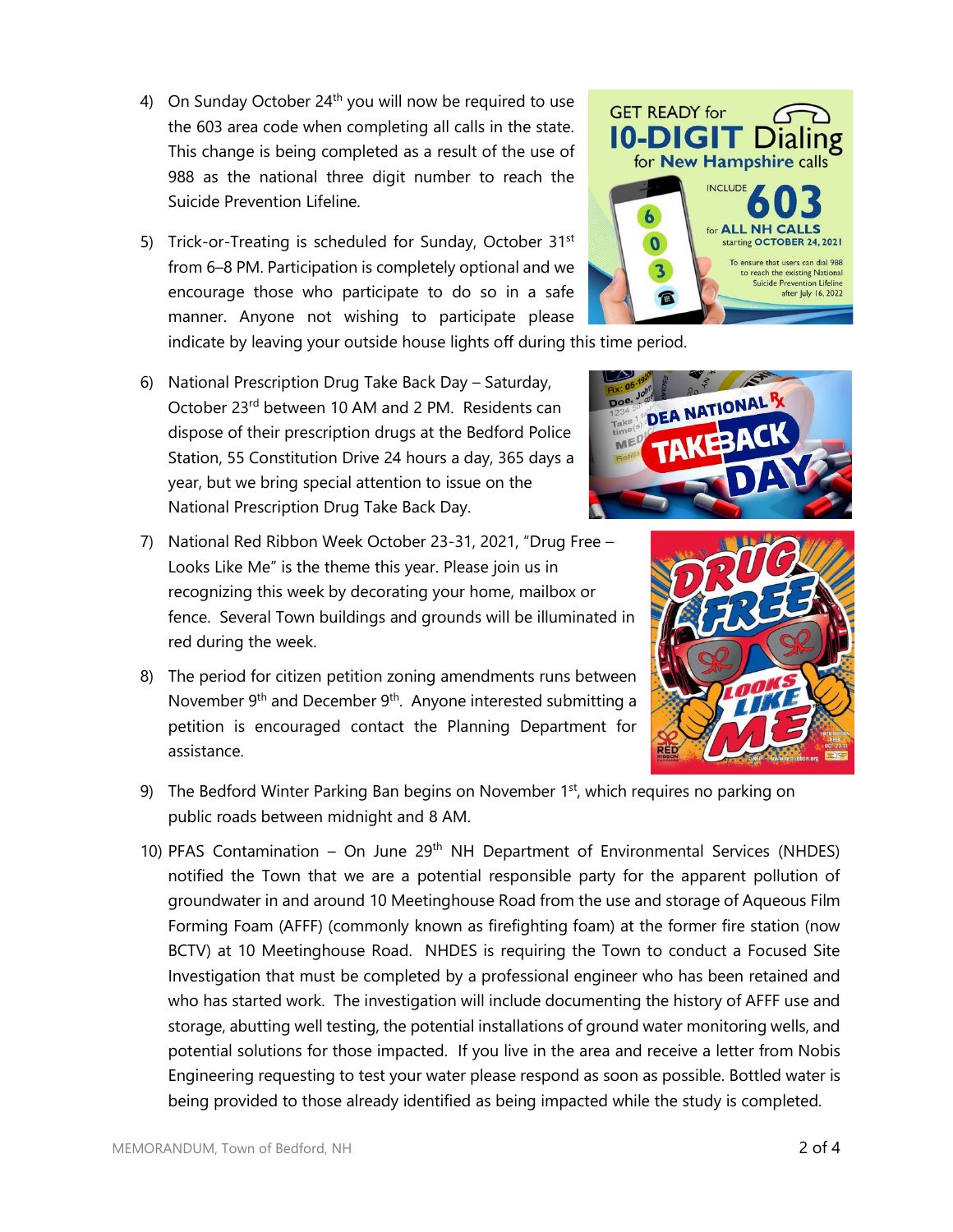- 11) PFAS Contamination NHDES and Saint Gobain are testing a large number of private wells in southeastern Bedford but unfortunately they have not announced any remediation steps yet while they wait for more data. If you have received a request for well testing from Golder Associates it is critical that you sign the agreement and return the paperwork as soon as possible.
- 12) PFAS Contamination The DPW team continues to work on a water main extension project for those residents and businesses impacted by PFAS contamination along Bedford Center Road between North Amherst Road and Primary Plaza that are outside of the Saint-Gobain and former Fire Station study areas. A preliminary cost estimate has been developed with Pennichuck Water Works and a request for grant funding through NHDES is being pursued.

## **Project Updates:**

- 1) 2022 CIP & Budget The Manager and Finance team have been working on revenue projections, fund balance standing, and tax impacts of the proposed budget. The budget will be presented to the Council on October 27<sup>th</sup>.
- 2) 2021 Roads Program Continues with construction on Meadow Lane which is anticipated to have base paving in early November.
- 3) Master Plan The Planning Board has scheduled a public hearing on the Master Plan for November 8, 2021 at 7 PM.
- 4) Personnel There are currently 3 openings in the Highway Department and 1 other is out on extended leave. The Police Department has 2 patrol and 1 Captain openings. The Fire Department is fully staffed, except two members are out on extended leave. A Library clerk position is open with interviews happening this week. The Deputy Town Clerk position is vacant which can only be filled by Bedford residents. Those interested should contact the Town Clerk for more information.

## **Events:**

- October 31- Trick or Treating will be on Sunday, 6-8 PM.
- November 7 Sunday Concert & Cookies Series, "Ramblin' Richard Songs & Stories of WWII", 2:30-4 PM, Bedford Library.
- November 11 Veteran's Day, Town Office, Library, Transfer Station closed.
- November 13 A Walk at Tarr Wildlife Sanctuary and Historical Land Use Discussion, 1-4 PM, Joppa Hill Road. Register at [www.plcnh.org/events/](http://www.plcnh.org/events/)
- November 14 A Walk at Tarr Wildlife Sanctuary and Historical Land Use Discussion, 1-4 PM, Joppa Hill Road. Register at [www.plcnh.org/events/](http://www.plcnh.org/events/)
- November 14 Cinema Sunday, "West Side Story", 1:30-4:30 PM, Bedford Library.
- November 25-26 Thanksgiving Holiday, Town Office, Library, Transfer Station closed. The Library closes at 5 PM on the  $24<sup>th</sup>$ .